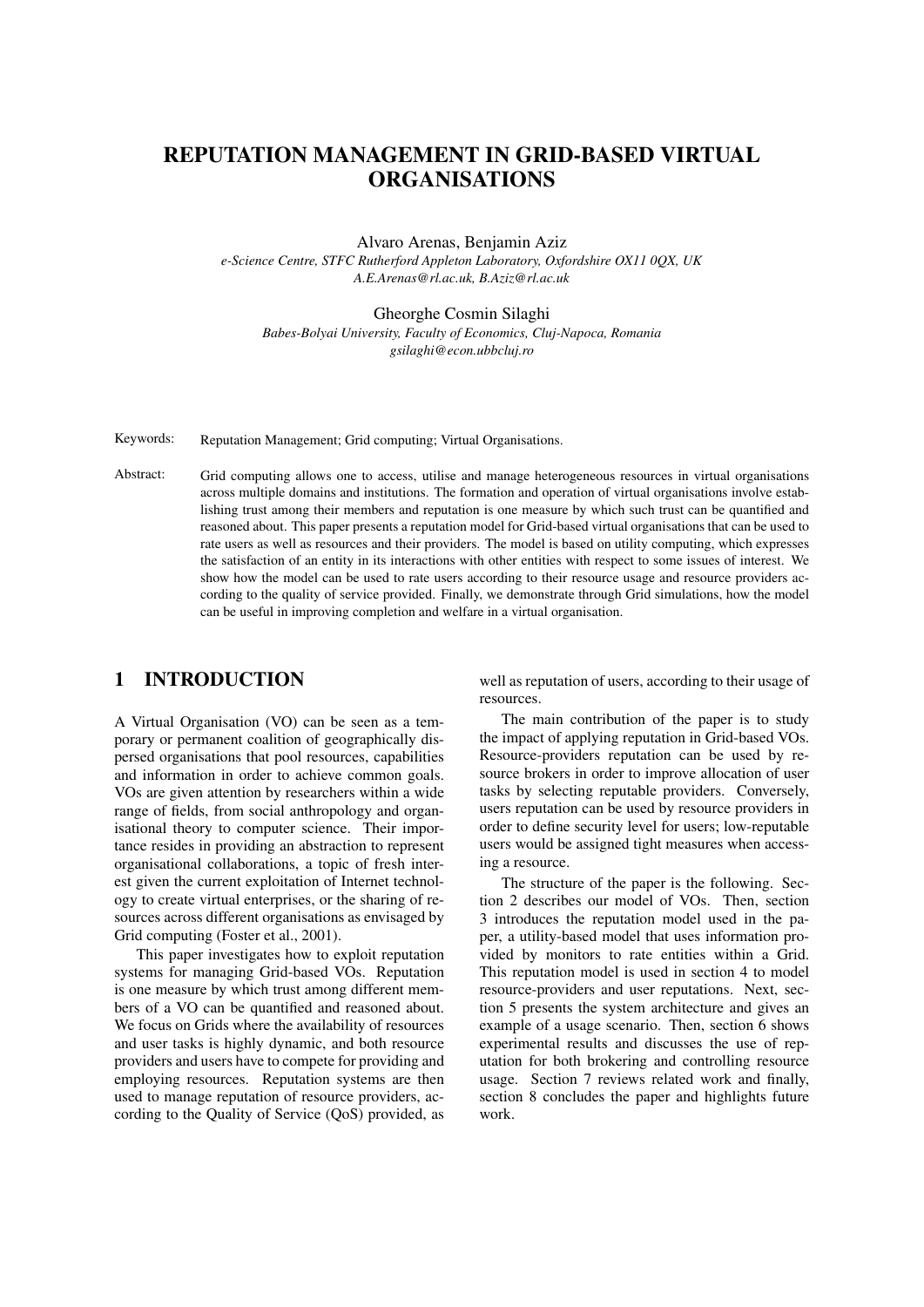## 2 A MODEL OF VIRTUAL ORGANISATIONS

In order to support rapid formation of VOs, we use the concept of *virtual breeding environment* (VBE) (Camarihna-Matos and Afsarmanesh, 2003). A VBE can be defined as an association of organisations adhering to common operating principles and infrastructure with the main objective of participating in potential VOs. In this paper, we have adopted the view that organisations participating in a VO are selected from a VBE, as illustrated in figure 1. Such organisations may provide resources, represented by ovals, and include users that utilise VO resources, represented by small squares. Organisations pre-register to a VBE



Figure 1: VBE and VO Models

via the VO Manager component, including description of the resources they are willing to share in a Grid and the list of potential users belonging to the organisation. When a user requires to create a VO, he assumes the role of VO Owner and contacts the VO Manager with the description of needed resources. The VO Manager includes a resource broker component that select potential resource providers. The VO Owner then selects resource providers and define list of users of the VO.

Note that a VBE can be seen as a market place, where resource providers are competing to participate in a VO, and users within a VO are competing to use resources. Reputation information about resource providers can be used as another parameter for guiding the selection of VO partners. On the other hand, having reputation information about users could help resource providers to implant tighter security mechanisms for accessing resources. Next sections would develop these ideas for Grid-based VOs.

## 3 UTILITY-BASED REPUTATION **MODEL**

The reputation model presented here is based on the reputation model described in (Silaghi et al., 2007). This section summarises the main properties of such a model and adapts it for deadling with Grid-based VOs.

Central to our model is the notion of organisation; the set of all organisations is denoted by *Org*. From the perspective of the reputation model, a VO is represented just as a set of organisations; we keep track of all VOs that have existed and use the set *VOId* to denote the set of all VO identifiers.

The *entities* we want to keep reputation values are defined as elements of the set *Ent*. An obvious restriction is that an entity must belong to an organisation. We are interested in some particular *issues of interest* associated to an entity; the set of all issues of interest is represented by *Issue*. The individuals that use (*consume*) the entities and qualify them are members of the set *Cons*. The sets *Ent*, *Issue* and *Cons* are considered type parameters that will be instatiated according to the domain we are interested in. Below we represent above types and their associations as functions, using the mathematical notations provided by the Z specification language (Woodcock and Davies, 1996).

$$
[Org, VOld]
$$
\n
$$
| VOS : VOld \rightarrow \mathbb{P} \, Org
$$
\n
$$
= [Cons, Ent, Issue]
$$
\n
$$
EntOrg : Ent \rightarrow Org
$$
\n
$$
EntIs sue : Ent \rightarrow \mathbb{P} \, Issue
$$
\n
$$
EntCons : Ent \rightarrow \mathbb{P} \, Cons
$$

Notation [*Org*,*VOId*] introduces *Org* and *VOId* as basic types. *VOS* associates a VO with the set of organisation participating in it. Function *EntOrg* associates an entity with the organisation to which belongs to; *EntIssue* relates an entity with its issue of interests; and *EntCons* associates an entity with its consumers.

In our model, it is assumed the existence of monitors that deliver events indicating the current value produced by an entity for a consumer in relation to a particular issue of interest within a VO. We represent an event as a tuple that contains at least four elements: a *consumer*, an *entity*, an *issue*, and a *VO*. A trace correspond to a sequence of events:

*Event* == 
$$
Cons \times Ent \times Issue \times VOld \times \cdots
$$
  
*Trace* == seq *Event*.

A utility function reflects the satisfaction of a consumer in relation to particular entity. It relates an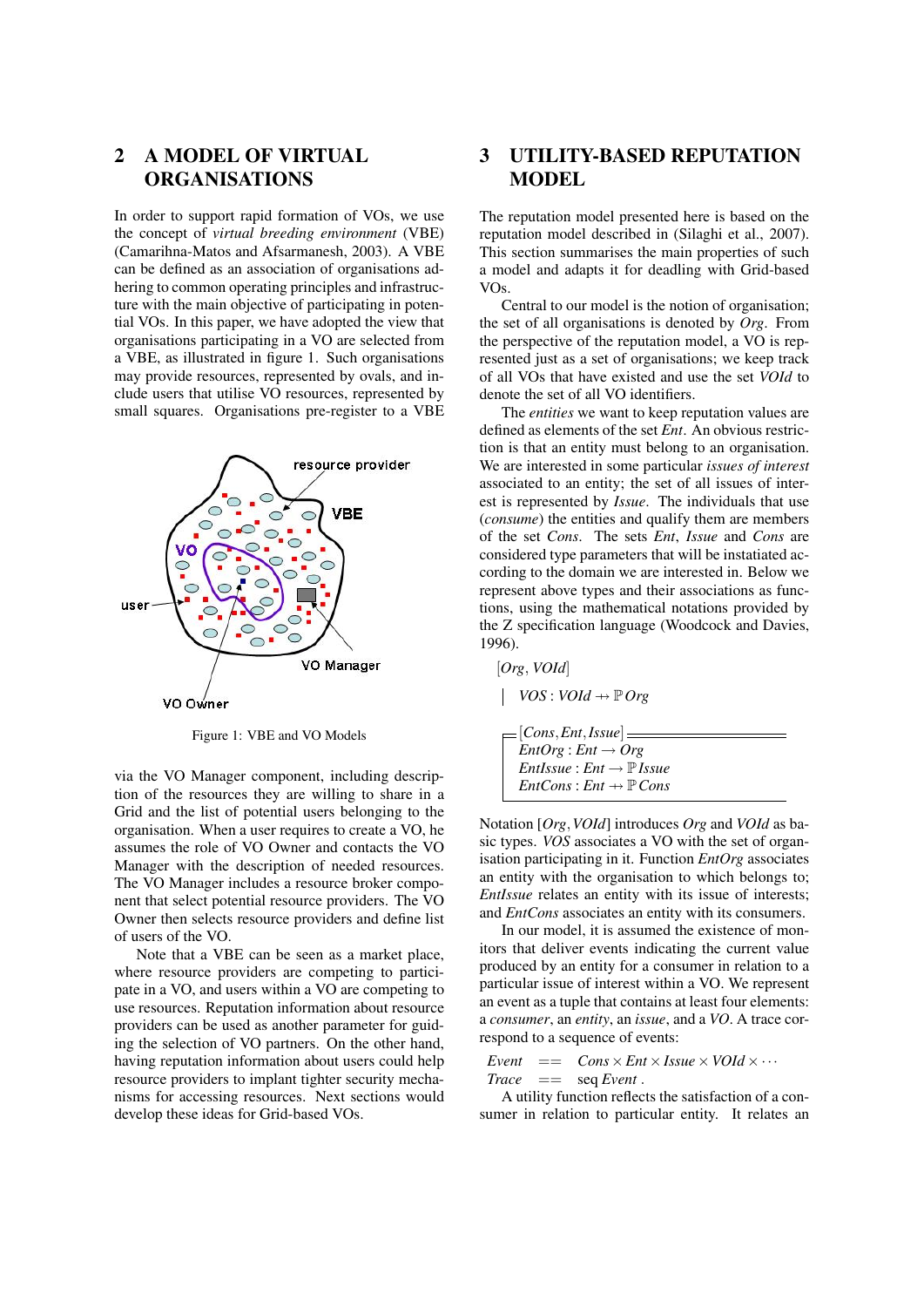event with a numeric value indicating what is really expected by the consumer:

$$
utility: Event \rightarrow \mathbb{R} .
$$

The complete definition of a utility function is considered to be domain specific.

Utility functions are used to define the reputation of an entity in relation to a particular issue of interest from the perspective of a consumer.

$$
=[Cons, Ent, Issue] \overline{=}
$$
\n
$$
rep\_eic : (Cons \times Ent \times Issue \times VOld) \rightarrow \mathbb{R}
$$
\n
$$
\forall c : Cons, e : Ent, i : Issue, vo : VOld \bullet
$$
\n
$$
rep\_eic(c, e, i, vo) = \frac{ev \in Trace \{ \{ (c, e, i, vo, \cdots) \in Event \} \}}{\# (Trace \{ \{ (c, e, i, vo, \cdots) \in Event \} \})}
$$

where #*s* denotes the cardinality of sequence *s* and  $s \restriction A$  denotes the largest subsequence of *s* containing only those objects that are elements of *A*. Reputation *rep\_eic* is defined as the average of the utilities obtained from all generated events so far; it is defined as a generic function paremeterised by sets *Cons*,*Ent* and *Issue*.

Aggregating all consumers reputation about an entity within a VO produces the reputation of the entity in the VO. Let us first define the reputation of an entity for the case of a particular issue of interest in a VO as the aggregation of the reputation value given by each consumer in the VO.

$$
\begin{array}{l}\n\begin{aligned}\n\mathcal{F}[Ent, Issue] &= \\
\hline\nrep\_ei : Ent \times Issue \times VOld \rightarrow \mathbb{R} \\
\hline\n\forall e : Ent, i : Issue, vo : VOld \bullet \\
\hline\n\sum_{rep\_ei(e, i, vo)} \text{rep\_ei}(e, i, vo) &= \frac{c \in EntCons(e)}{\# EntCons(e)}\n\end{aligned}\n\end{array}
$$

Reputation function *rep\_ei* is defined as a generic function paremeterised by sets *Ent* and *Issue*.

The reputation of an entity in a VO is then the aggregation of the reputation of each of its issues of interest within the VO.

$$
\begin{aligned}\n\mathcal{F}[Ent] &= \frac{[Ent]}{rep\_e : Ent \times VOld \rightarrow \mathbb{R}} \\
\hline\n\forall e : Ent, vo : VOld \bullet \\
\mathcal{F}[E_{int}] &= \frac{\sum_{i \in \text{Enllsuse}(e)} rep\_ei(e,i,vo)}{\sum_{i \in \text{Enllsuse}(e)} p\_ei(e,i,vo)}}\n\end{aligned}
$$

The reputation of an entity is an aggregation of its reputation in all VOs in which it has participated.

$$
= [Ent] \over
$$

$$
rep : Ent \rightarrow \mathbb{R}
$$

$$
\forall e : Ent \bullet rep(e) = \frac{\sum_{vo \in dom\,VOS} rep\_{e}(e,vo)}{\#dom\,VOS}
$$

# 4 REPUTATION MODEL FOR GRID-BASED VIRTUAL ORGANISATIONS

This section describes how above reputation model can be used to keep reputation on both resource providers and users within a VO.

## 4.1 Reputation Management for Resource Providers

Here we aim at maintaining reputation for organisations (resource providers) within a VO and the VBE according to the quality of service (QoS) of the resources they provide. In this model, *consumers* correspond to the *users* in a VO, denoted by *VOUser*, and *entities* correspond to the *VO resources*, denoted by the set *Res*. There are several options for selecting issues of interest. We can have either a fine granularity where each service level objective defined for a resource can be seen as an issue of interest or a coarse granularity where the whole QoS can be seen as a single issue. For simplicity, we have selected the last option, having the whole QoS as our only issue of interest.

Functions *UsersVO* and *ResVO* represent the set of users of a VO and the resources that an organisation provides to a VO respectively.

$$
UsersVO: VOld \rightarrow \mathbb{P} VOUSer
$$
  

$$
ResVO: VOld \times Org \rightarrow \mathbb{P} Res
$$

This model requires the existence in the system of monitors capable of detecting how the QoS varies for a resource and generating events to inform the reputation system about such changes. An event is then represented as a tuple denoting the current value of the QoS of a resource being used by a user within a VO.

*Event*  $==$  *VOUser* × *Res* × {*QoS*} × *VOId* × R where *QoS* is a name indicating the QoS issue.

In order to define the corresponding utility function, we introduce an auxiliary function indicating the service level agreement (SLA) accorded between a VO user and a resource provider for a particular resource within a VO.

$$
|\quad SLA: VOUSer \times Res \times VOld \rightarrow \mathbb{R}
$$

The SLA function represents the *expected* quality of a resource. It is then used to define the utility (*satisfaction*) a user gets when employing a VO resource.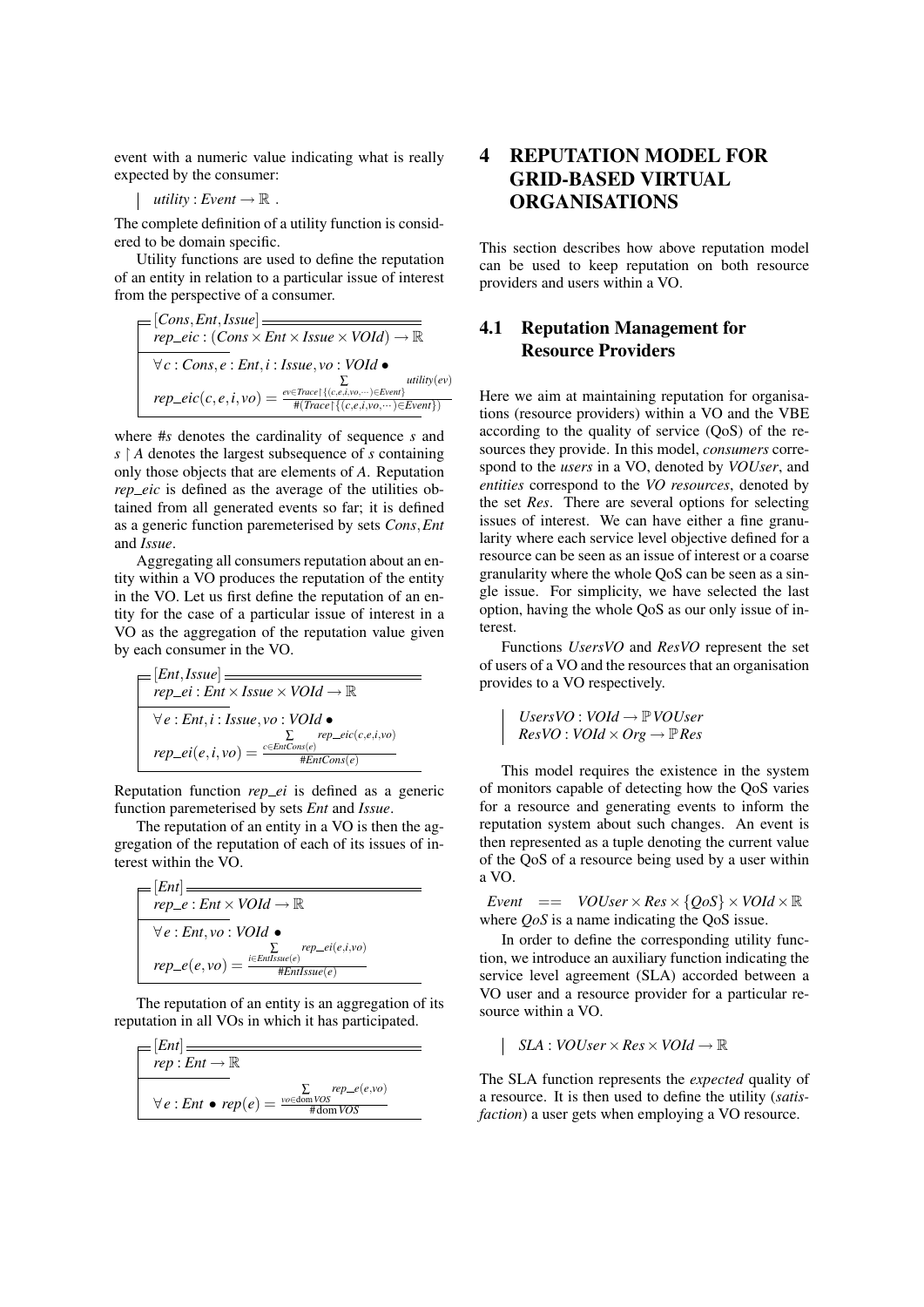$$
\begin{array}{ll}\n\text{utility}: Event \rightarrow \mathbb{R} \\
\hline\n\forall (u, r, QoS, id, v) \in Event \bullet \\
\text{utility}((u, r, QoS, id, v)) = \\
\left\{\n\begin{array}{ll}\n1 & \text{if } v \geq SLA(u, r, id) \\
\frac{v}{SLA(u, r, id)} & \text{if } v < SLA(u, r, id)\n\end{array}\n\right.\n\end{array}
$$

We can now define the reputation of a resource using the reputation functions defined in the previous section. Here *Res rep eic* denotes the reputation value given by a particular VO user to a resource in relation to its QoS in a VO. *Res\_rep\_ei* represents the reputation of a resource taking into account its QoS in a VO; it is an aggregation of the reputation of all users of the resource in relation to the QoS issue within such VO.  $Res\_rep\_e$  denotes the reputation of a resource in a VO. Finally, *Res\_rep* indicates the reputation of a resource in the VBE. Note, since we have only one issue of interest, *Res rep ei* and *Res rep e* are equivalent.

$$
Res\_rep\_eic
$$
 ==  $rep\_ei[VOUser, Res, {QoS}]$   
\n
$$
Res\_rep\_ei
$$
 ==  $rep\_ei[Res, {QoS}]$   
\n
$$
Res\_rep\_e
$$
 ==  $rep\_ei[Res]$   
\n
$$
Res\_rep
$$
 ==  $rep[Res]$ 

Using above functions, we can define the reputation of an organisation within a VO and in the VBE. The reputation of an organisation in a VO, denoted by *Org\_rep\_VO* can be defined as the aggregation of the reputation of all resources it provides to the VO.

$$
Org\_rep\_VO : Org \times VOld \rightarrow \mathbb{R}
$$
  
\n
$$
\forall o \in Org, vo \in VOld \bullet
$$
  
\n
$$
Org\_rep\_VO(o,vo) = \frac{\sum_{e \in Res VO(vo,o)} Res\_rep\_e(e,vo)}{\#Res VO(vo,o)}
$$

Reputation of an organisation in the VBE can then be defined as follows.

$$
\begin{array}{|c|}\n\hline\n\text{Org\_rep\_VBE : } \text{Org} \rightarrow \mathbb{R} \\
\hline\n\forall o \in \text{Org} \bullet \\
\text{Org\_rep\_VBE}(o) = \frac{\sum_{v \in \{v \in \text{dom } \text{VOS}|o \in \text{VOS}(v)\}} \text{Org\_rep\_VO}(o)}{\#\{v \in \text{dom } \text{VOS}|o \in \text{VOS}(v)\}}\n\end{array}
$$

### 4.2 Reputation Management for VO Users

Here we aim at maintaining reputation for users within a VO and the VBE according to their usage of VO resources. In this model, *users*, denoted by set *VOUser*, are seen as *entities* who could execute some pre-defined actions on resources following preestablished policies. *Resources*, denoted by set *Res*, are seen as *consumers* that qualify users in relation to their actions. If a user attempts to executate an action that is not allowed by the VO policy, it will be given

a "bad qualification" by the resource that would be reflected in the user reputation.

Set *Action* denotes the set of possible actions to be perfomed on resources. A policy indicates the set of actions a user can perform on a resource in a VO. It represents the expected behaviour of a user.

*policy* : *VOUser* ×*Res*×*VOId* → P*Action*

A penalty function penalises a user with a value in the interval  $[0,1)$  if he executes non-permitted actions

*penalty* : *VOUser*  $\times$  *Res*  $\times$  *VOId*  $\times$  *Action*  $\rightarrow$  [0, 1) ∀*u* : *VOuser*,*r* : *Res*,*vo* : *VOId*,*a* : *Action* •  $(u, r, vo, a) ∈  $dompenalty \Rightarrow$$  $a \notin \text{policy}(u, r, \text{vo})$ 

Events are defined as follows

 $Event =$   $Res \times VOUser \times \{Usage\} \times VOId \times Action$ where *Usage* is a name indicating the resource-usage issue.

Functions *policy* and *penalty* are used to define the utility that a resource gets according to the actions performed by a user in a VO.

$$
utility: Event \rightarrow \mathbb{R}
$$
\n
$$
\forall (r, u, Usage, vo, a) \in Event \bullet
$$
\n
$$
utility((r, u, Usage, vo, a)) =
$$
\n
$$
\begin{cases}\n1 & \text{if } a \in policy(u, r, vo) \\
penalty(u, r, vo, a) & \text{if } a \notin policy(u, r, vo)\n\end{cases}
$$

*Org*-*rep*-*VO*( $o$ ,*v*<sup> $d$ </sup>)ssue of interest, *User*-*rep*-*ei* and *User*-*rep*-*e* are We can now define the reputation of a user using the reputation functions defined in section 3. Here User\_rep\_eic denotes the reputation value given by a particular resource to a VO user in relation to the *Usage* of the resource in a VO. *User\_rep\_ei* represents the reputation of a user taking into account its resource usage in a VO; it aggregates the reputation of the user for all resources he uses in the VO. User\_rep\_e denotes the reputation of a user in a VO; it corresponds to an aggregation of the reputation of all his issue of interest. Since we have only one equivalent. Finally, *User rep* indicates the reputation of a user in the VBE.

\n
$$
\text{User\_rep\_eic} = \text{rep\_eic}[\text{Res}, \text{VOUser}, \{\text{Usage}\}]
$$
\n

\n\n $\text{User\_rep\_ei} = \text{rep\_ei}[\text{VOUser}, \{\text{Usage}\}]$ \n

\n\n $\text{User\_rep\_e} = \text{rep\_ei}[\text{VOUser}]$ \n

\n\n $\text{User\_rep} = \text{rep}[\text{VOUser}]$ \n

## 5 A REPUTATION MANAGEMENT SYSTEM

Here we present the architecture of a VO that uses reputation management in order to facilitate the rat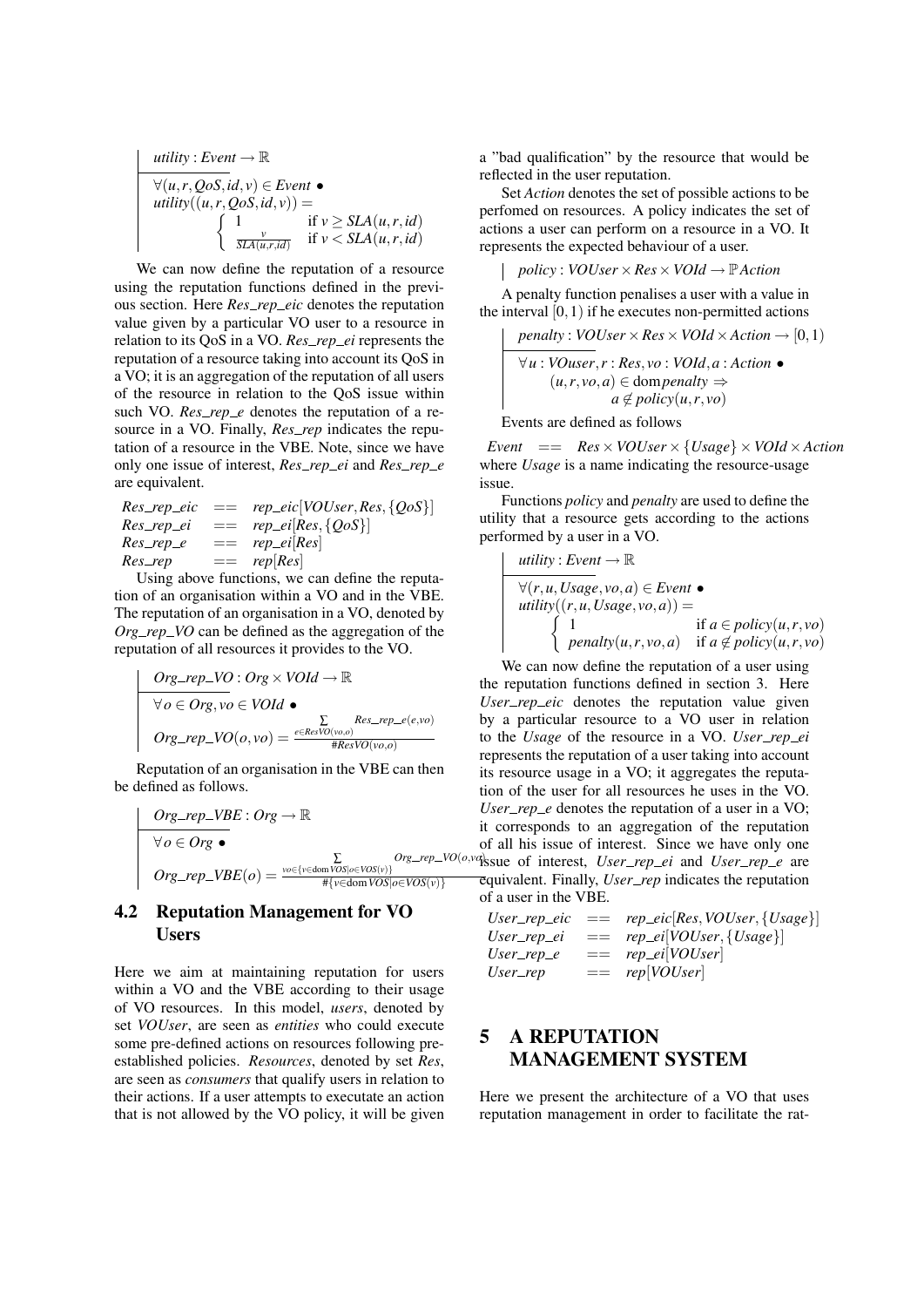ing of both VO resources and VO users. The architecture is being implemented in the EU FP6 project GridTrust<sup>1</sup>. In this architecture, the VO Management subsystem consists of other services in addition to the *Reputation Management* (RM) service, such as a *VO Manager* (VOM), a *Reputation-aware Resource Broker* (RRB) and a *Resource Usage Control and Monitoring* (RUCM) service. These services are shown in Figure 2.



Figure 2: Reputation Management in VOs

The VOM informs the RM service of the setting up of a new VO, which includes the registration of the list of VO resources and users, as shown in the following protocol:

#### *VOM*→ *RM : setVO(VO ID, Resource ID List, User ID List) RM*→ *VOM : ack()*

Where *VO ID* is the identity of the VO being registered, *Resource ID List* is the list of resources of the VO, and *User ID List* is the list of users in the VO. On the other hand, the termination of an existing VO is carried out through the following protocol:

*VOM*→ *RM : endVO(VO ID) RM*→ *VOM : ack()*

Where *VO ID* is the identity of the VO being terminated. The RRB service is used during the setting of new VOs by the VOM. During this phase, the RRB may request from the RM service the reputation of a resource in a particular VO or in the general VBE before proposing it to the VOM:

*RRB*→ *RM : getResourceRep(Resource ID, VO ID) RM*→ *RRB : return(Resource ID, Reputation Value)* In case the VO ID is assigned a NULL value, the returned reputation will be the resource's reputation in the general VBE.

The RUCM service is a service that monitors requests and replies sent to and from a resource in its interaction with a VO user. The RUCM service can detect any undesirable behaviour by the user in its usage of the resource being protected by that instance of the RUCM service. This could be for example the excessive storage of data on the resource beyond the user's quota. Hence, the RUCM service can report prohibited actions performed by the VO users to the RM service as follows:

#### *RUCM*→ *RM : reportUser(Resource ID, User ID, VO ID, Action)*  $RM \rightarrow RUCM : ack()$

The RM service can also accept ratings by the VO users of the QoS levels they have experienced in their interactions with VO resources. This is done through the following protocol, in which the user reports the QoS value:

*User*→ *RM : rateResource(User ID, Resource ID, VO ID, QoS Value) RM*→ *User : ack()*

Finally, any of the entities in a VO may request from the RM service the reputation of a user:

*Any*→ *RM : getUserRep(User ID, VO ID) RM*→ *Any : return(User ID, Reputation Value)*

Again, in the event that the VO ID is assigned a NULL value, the returned reputation will be the user's reputation in the general VBE.

### 5.1 Usage Scenario

We consider here an example of a usage scenario of the RM system as shown in Figure 3. We assume that a RRB starts by querying the RM system for the reputation of a couple of resources, Resource1 and Resource2, in order to join them to a new VO. After that, the VOM signals to the RM system the setting up of the new VO and informs the latter of the two resources and three users, User1, User2 and User3. Once this operation is acknowledged by the RM system, the VO becomes operational and the users can avail of the resources offered.

At some stage, the RCUM service at Resource1 captures a prohibited action performed by User3 and thus reports it to the RM system. Based on the utility function for Resource1 and the penalty for the prohibited action, the RM system computes the satisfac-

<sup>1</sup>https://www.gridtrust.eu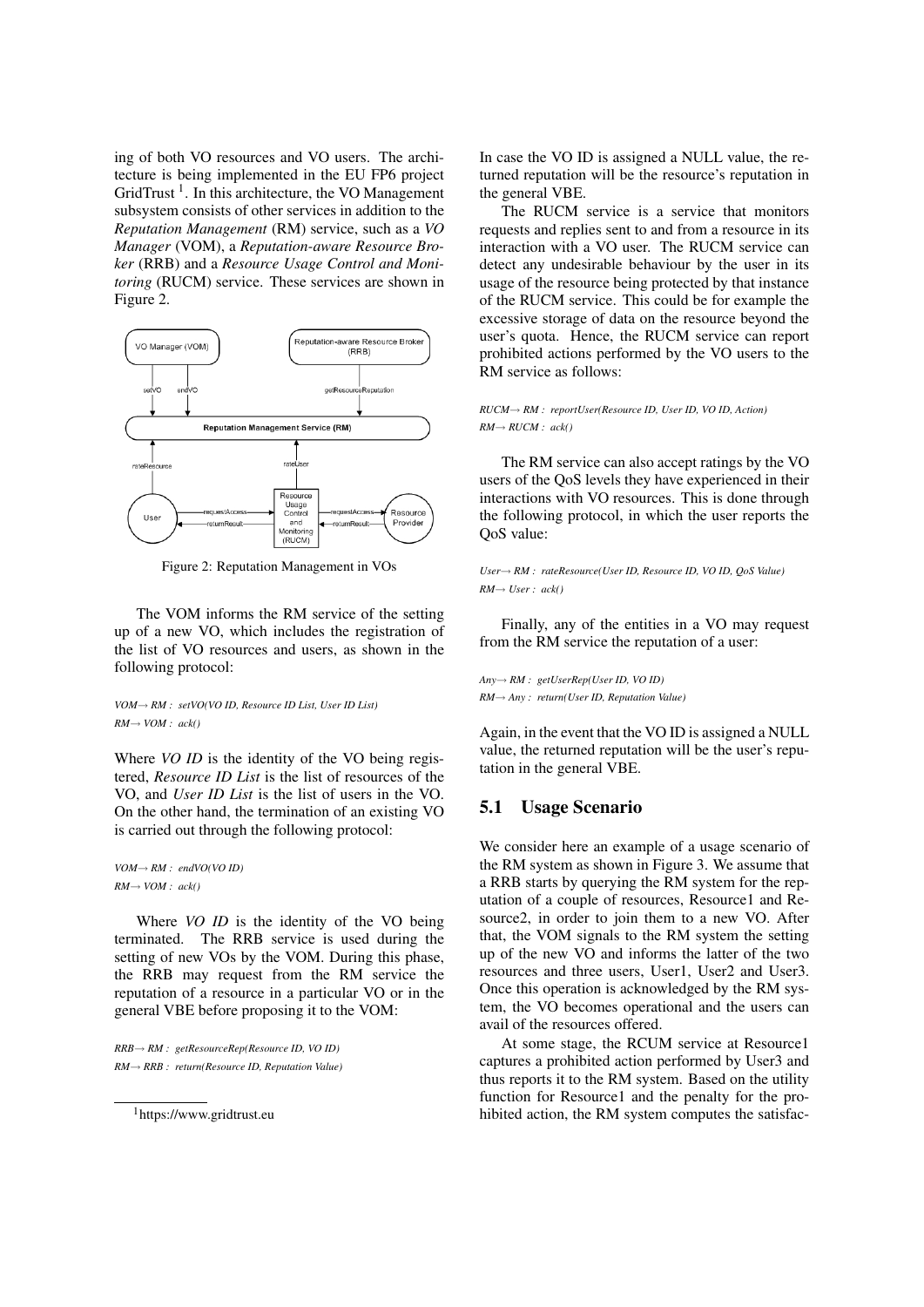

Figure 3: Usage Scenario of the Reputation Management System

tion of resource1 regarding this action and updates accordingly the different reputation values  $User3-*$  for User3. Some time later, the RCUM service for Resource1 requests to obtain the new reputation value for User3. Based on this new value, RCUM revises its decision to grant access to User3 to use Resource1. This may or may not change the access right for User3. Finally, the VOM decides to end the VO (e.g. as a result of achieving its goals) and informs the RM system of this decision. The RM system acknowledges this decision.

# 6 ANALYSIS OF THE REPUTATION MODELS

This section describes the results we obtained by performing simulations with various VO setups. We have run our experiments using the SimGrid simulator (Legrand et al., 2003) on which we implemented the following VO operation scenarios:

- VOs with reputation-rated resource providers;
- VOs with reputation-rated users; and
- VOs with reputation-rated resource providers and rated users.

In all simulated scenarios, we compared the results against the case when reputation is not considered to enhance resource management in VOs.

First, we considered a VO with users submitting requests to resource providers for a service. We allow 20% of the providers to produce random QoS values uniformly distributed in a variation band between  $85 - 105\%$  of the agreed SLA expected quality. For scheduling the requests to VO nodes we used the *Res\_rep\_e* value and we allowed that each node will obtain a number of service reuqests proportionaly with its reputation. For a batch of jobs originating from the VO users, we computed the *total completion time* and the *total welfare* produced in the system. Total welfare is obtained by suming all utilities acquired by the users for the submitted jobs. We varied the load factors of the system. The load factor is defined as the proportion of the requested system capacity at a given moment of time vs the total available capacity to be delivered by the VO. For comparison, we allowed the resource broker to schedule the requests in a roundrobin fashion. Figures 4 and 5 show the results.

We should note that with using a reputation-based scheduling, the total completion time is better with around 25% for every load factor of the system. More, the system produses 25% much welfare with reputation.

Next, we simulate the system with unreliable users. An unreliable user tries to execute un-permitted actions. We set the fraction of unreliable users to 20%, each introducing malicious actions with a sabotage rate of 20%. Each action gets a random penalty from  $[0,1)$ . Each un-permitted request is identified and refused by the system after its execution and its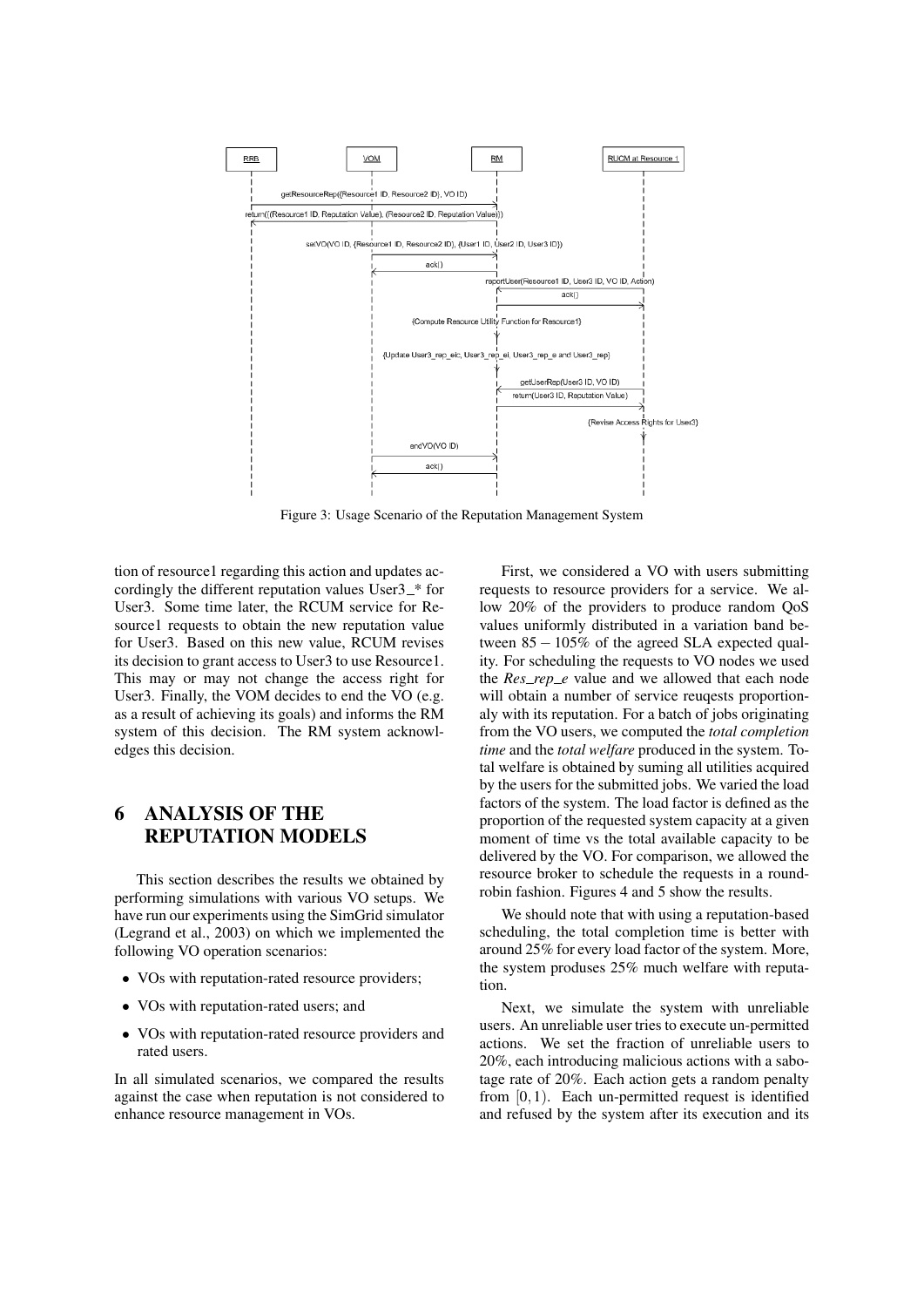

Figure 4: Comparing reputation-based scheduling with round-robin: completion time



Figure 5: Comparing reputation-based scheduling with round-robin: welfare

result gets discarded and never reaches back the user. To simulate this setup, we use a resource centric brokering approach: for an available resource, the next action/job is selected from the available ones according with the reputation of the user who entered the action in the system. For reputation, we used the User\_rep\_e value.

A more complex scheduling is the one that selects the most reputable available resource and puts on it the job of the most reputable user. This later setup simulates the case of a VO with unreliable users executing actions on unreliable resource providers. Our scheduling intends to protect reputed providers by assigning on them actions from reliable users.

As a benchmark, we used the FIFO (round-robin) scheduling, at each resource executing the oldest request in the system.

Figure 6 shows the simulation results. We counted the total welfare (satisfaction) produced and we depicted the welfare acquisition curve for each of the three cases described above. The *Y* axis plots the proportion of the total satisfaction perceived by the users during the time. We can note that the case when the broker is aware both about the reputation of users and of resources allows for a quicker welfare accumulation. The case when scheduling is done on the basis of first-come first-serve (in both regarding the resources and the user actions) is the worse, letting the users to accumulate satisfaction only latter in time. We should note that by the middle of the simulation, for a total of about 4% (20%*x*20%) malicious actions, we get about 10% more satisfaction acquired.



Figure 6: Reputation based scheduling with user and resource reputation. We allowed 20% of users to be malicious and having a sabotage rate of 20%.

We should note that in VOs with reliable users and unreliable resources, the reputation-based approach increases the overall system performance in the sense that tasks get faster executed. With unreliable users, using the reputation-based approach the system increases the user satisfaction by allowing trustfull users to benefit first. Furthermore, the reliable resources are used more effective, in the sense that trusted actions are assigned on them.

### 7 RELATED WORK

The work presented here builts on the utilitybased reputation model developed by Silaghi *et al* in (Silaghi et al., 2007). We have generalised such a model by making explicit generic types such as *Entity*, *Consumer* and *Issue* so that it can be used for maintaining reputation of several type of entities, as shown in section 4. The model has also been simplified by not including the notion of time since similar results can be obtained by interpreting indexes in sequence *Trace* as indicating the time at which an event occurred.